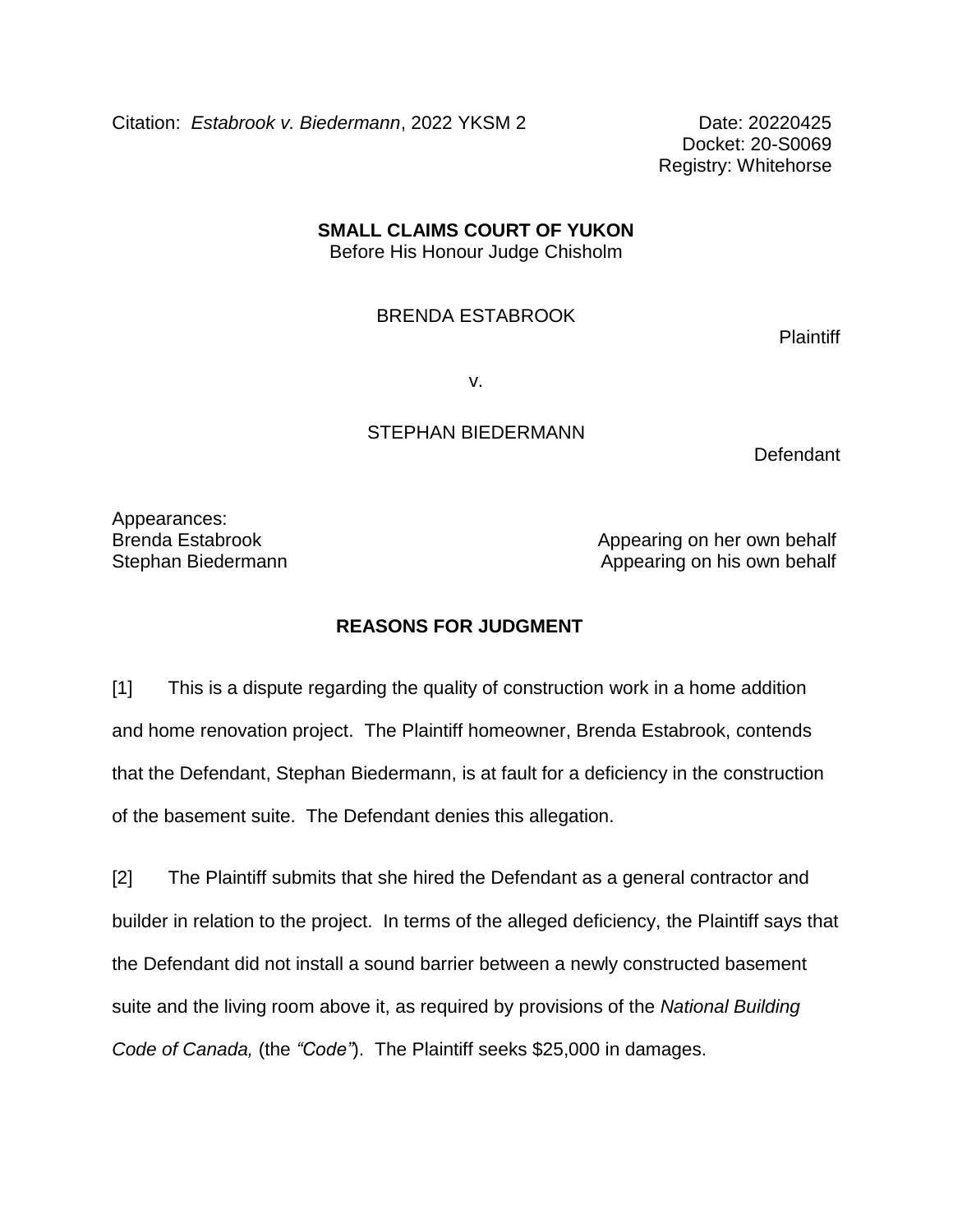[3] The Defendant contends that the Plaintiff hired him to do construction work on an hourly basis. He submits that he and his apprentice performed this work to the requisite building standards.

[4] Unfortunately, there was no written contract between the parties, who, respectively, have differing views regarding their business relationship and the scope of the construction work that the Defendant agreed to perform.

#### **Summary of the Relevant Evidence**

[5] In 2013, Ms. Estabrook commenced planning for a major renovation of, and an addition to, her home. Initially, she hired James Vautour to draft plans for her. Mr. Vautour highly recommended Mr. Biedermann to build the addition and do the renovations. In a November 26, 2013 e-mail, Mr. Vautour advised Ms. Estabrook that he had spoken to Mr. Biedermann, who was interested in the project. By early June 2014, Ms. Estabrook had hired Matt (also known as Peter) Wilkinson to do excavation and foundation work, including the framing of foundation walls. Mr. Wilkinson testified that as he only had limited availability, he committed to this limited work while Ms. Estabrook looked for a builder.

[6] Around this time, James Vautour introduced Ms. Estabrook to Mr. Biedermann, who was prepared to start work in early July 2014. In her testimony, Ms. Estabrook described a meeting with Mr. Vautour, Mr. Biedermann, and other trades people to discuss the project. Mr. Vautour testified that he did not have a specific recollection of such a meeting, but did testify that he would typically set up a meeting with the contractor, client, and himself to discuss the project, generally.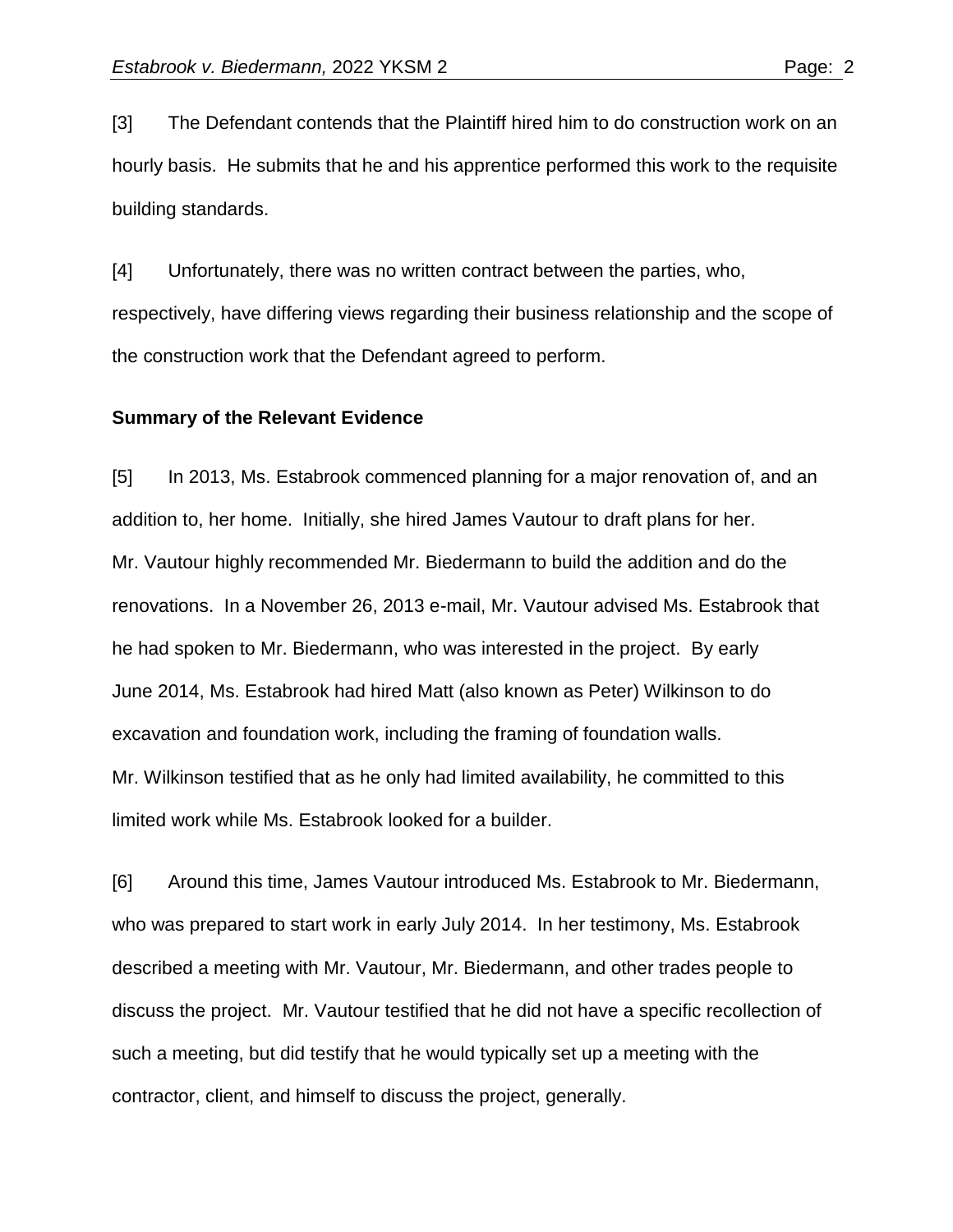[7] On June 8, 2014, Mr. Biedermann wrote to Mr. Vautour by e-mail, and stated in part:

….Do you have the drawings ready yet so I could start looking at a bit of an estimate? I take it she wants an estimate or is it okay if we just work by the hour.

[8] When Mr. Vautour forwarded Ms. Estabrook the above-noted email, she replied to him by stating that she would prefer receiving an estimate from Mr. Biedermann. Despite this response, Ms. Estabrook did not pursue an estimate from Mr. Biedermann. He never provided one to her before beginning work on the project.

[9] On July 3, 2014, Mr. Biedermann wrote to Ms. Estabrook by email with respect to a start date for the siding the house. He also inquired whether she had had a chance to contact any of his former clients, and suggested that she "check out" his Biedermann construction website.

[10] Mr. Biedermann and his apprentice, Mr. Beaupré, began working for Ms. Estabrook and charging on an hourly basis. They commenced siding and roofing work in the summer of 2014. Mr. Biedermann testified that he never entered into a contract with Ms. Estabrook and did not act as the general contractor. He believed that Mr. Vautour acted as the general contractor on this project initially. Mr. Biedermann noted that at some point in time Mr. Vautour left the project, and, thereafter, Ms. Estabrook assumed the role of arranging and organizing material and trades people.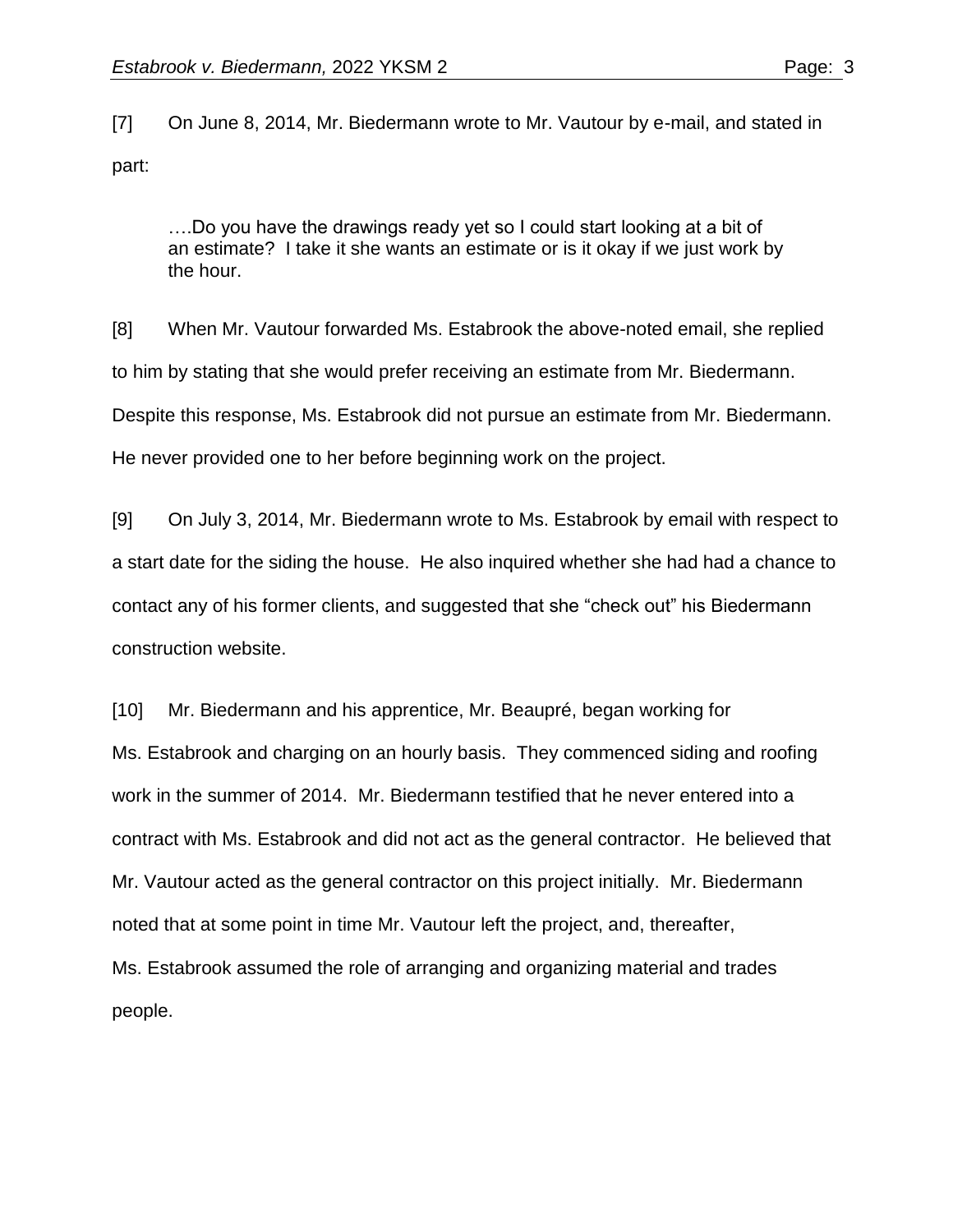[11] Mr. Beaupré also testified that he understood that Mr. Biedermann and he were hired as carpenters to be paid biweekly. Part of their work entailed building a place in the basement for Ms. Estabrook's adult son to live.

[12] In August 25, 2014 correspondence between Ms. Estabrook and Mr. Vautour, she expressed concern with respect to the amount of one of his bills, and specifically his role in coordinating trades people. In response, Mr. Vautour suggested that she might consider having "Stephan take this lead role". However, Mr. Vautour did not recall whether Mr. Biedermann agreed to take over the entire scope of the project.

[13] Mr. Biedermann testified that if he had been retained as the general contractor, there would have been increased fees for his services. According to Mr. Biedermann, such increased costs might have been reflected in invoices as contracting fees, profit, or overhead. Also, he explained that some contractors mark up material costs. His billings did not contain such charges. He was adamant that he did not assume this role on the project.

[14] In support of his position that he was not the general contractor, Mr. Biedermann also referred to Building Permit 2014-2193, dated July 14, 2014, which lists Ms. Estabrook as the contractor.

[15] After the siding and roofing work, and as the weather became colder, Mr. Biedermann and Mr. Beaupré commenced working indoors. In the fall of 2014, they started work on the basement suite that Ms. Estabrook was having constructed for her adult son. This suite included a bedroom, bathroom, living room and a kitchen.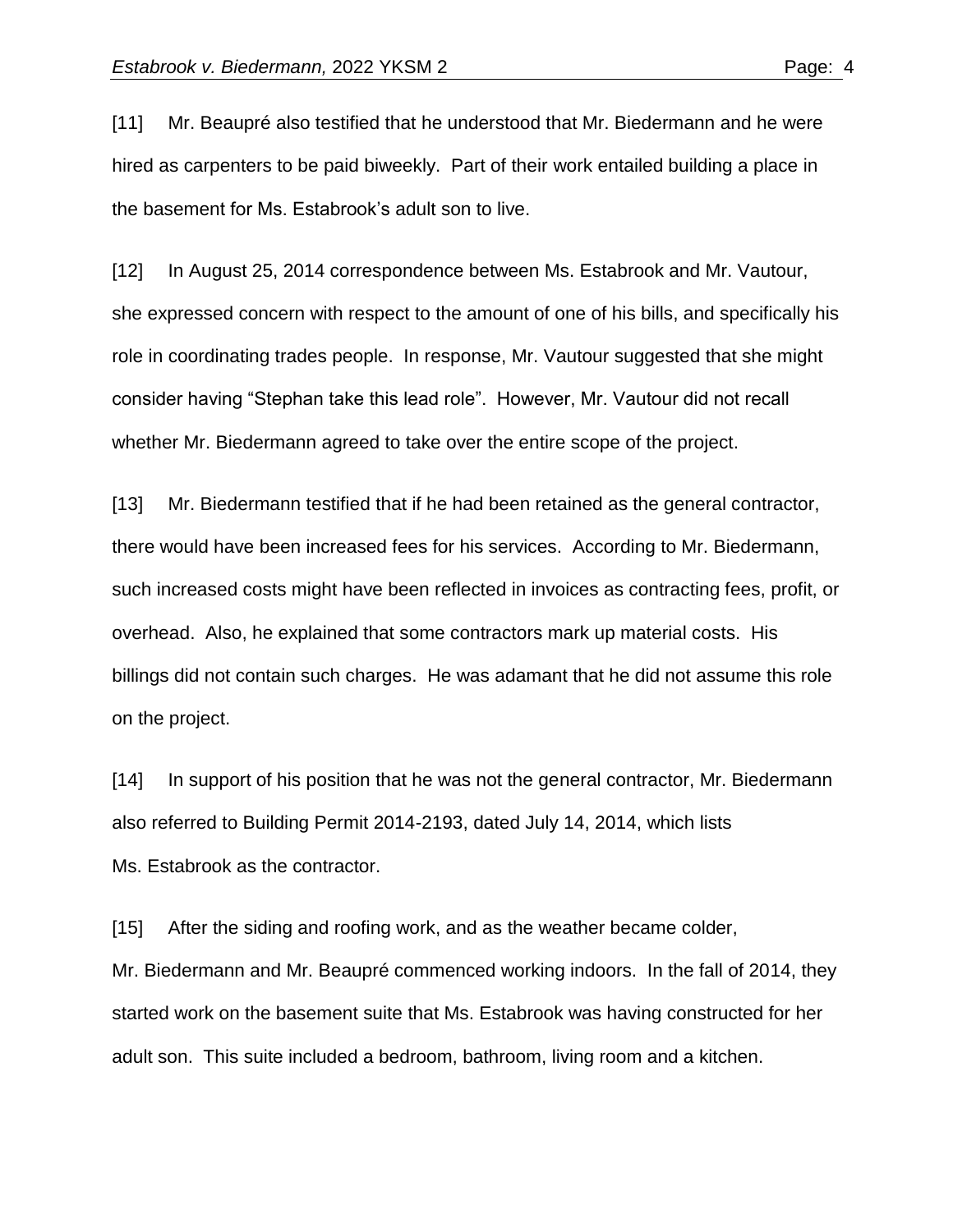Mr. Biedermann indicated that he thought the suite was completed in November 2014, or by the latest, December 19, 2014.

[16] In cross-examination, Ms. Estabrook agreed that she had not wanted to spend money to make the space for her son a "legal suite", and that she had made this clear either to Mr. Vautour, or to someone else involved in the construction. Mr. Vautour believed that Ms. Estabrook's intention was to have a basement suite as close to "legal" as possible, but this was not completely clear to him. Mr. Vautour recalled speaking to her about whether she wanted the electrician to add a second electrical metre to "legitimize" the suite, but he was uncertain whether that ultimately occurred or not. He recalled that Ms. Estabrook viewed the addition of a suite as not only a place for her son to live, but also as an enhancement to her home for the purposes of its resale value.

[17] Ms. Estabrook testified that Mr. Biedermann was very professional and very accommodating, but that the project was costing her a lot of money. As a result, by November 11, 2014, Mr. Biedermann agreed to reduce his hourly rate from \$58 to \$50 an hour.

[18] Ms. Estabrook indicated that around January 2015, when Mr. Biedermann and his apprentice started work on the "blue room" in the basement, she became concerned to learn that no insulation had been put in the ceiling of the basement suite which had been completed. She asked about this because she was worried about sound transfer from the main floor to the basement suite. In an e-mail to Mr. Biedermann on January 25, 2015, Ms. Estabrook explained that the trades person installing the flooring had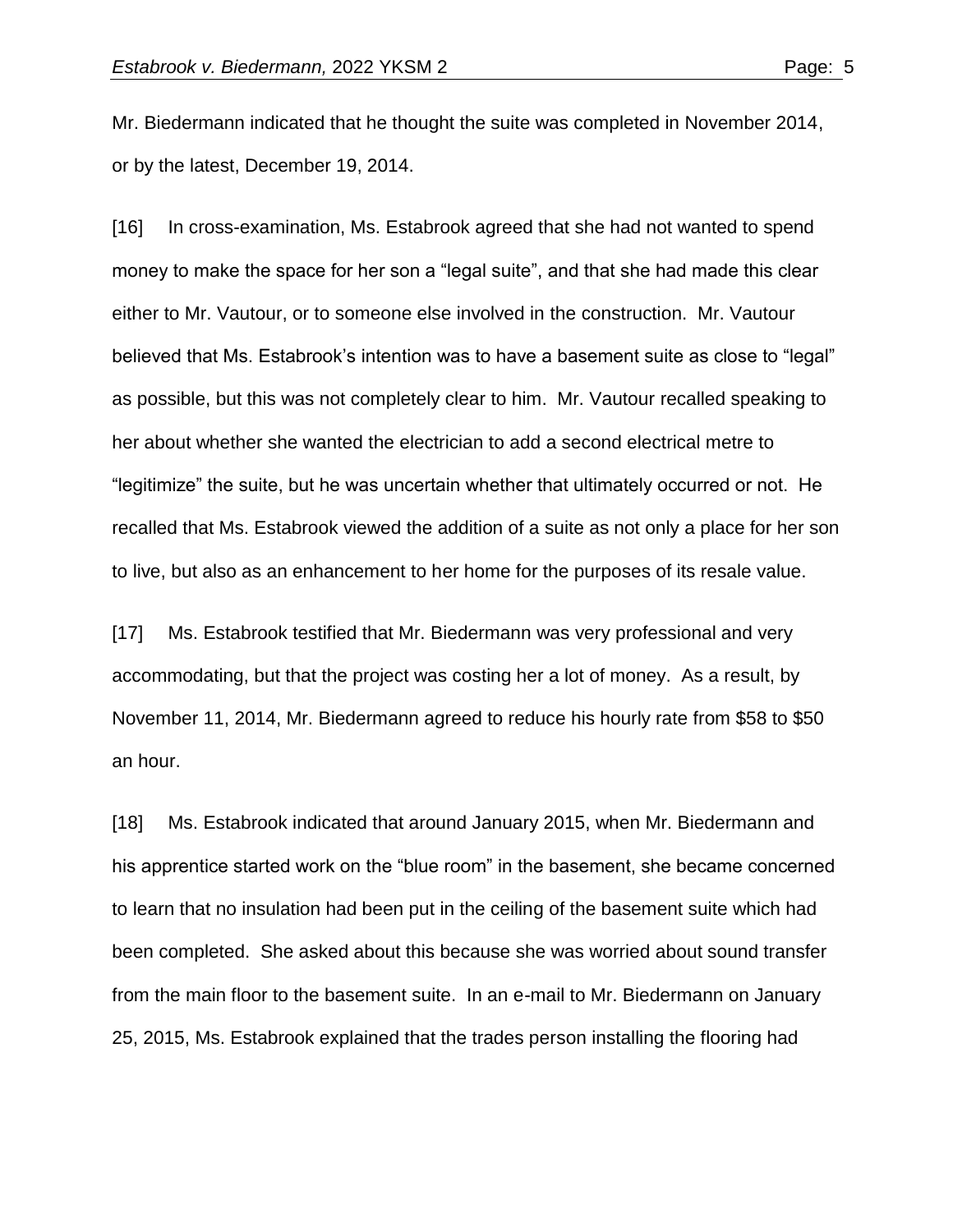provided her with the name of a company which used a "soundproofing barrier" on floors. She wrote:

This might be something to look into before we floor upstairs. Friends also used Safe and Sound insulation (but we might be too late to use this product). I am wanting to use it upstairs if it is appropriate. Will there be more insulation going into the roof in the blue room downstairs – Safe and Sound perhaps.

Mr. Biedermann replied that he could check into that, but he doubted that such a barrier would be compatible with in-floor heating. He also wrote that they would put "Roxul safe and sound insulation" in the "blue room", adjacent to the basement suite, after the electrician had finished work in that location.

[19] Despite this correspondence, Ms. Estabrook testified that she and

Mr. Biedermann did not further discuss the addition of a sound barrier for the basement suite, the construction of which was, otherwise, already finished. Ms. Estabrook testified that she later learned that the *Code* required the installation of a sound barrier in this type of suite. Mr. Biedermann did not recall any specific discussions with Ms. Estabrook regarding a sound barrier for the basement suite. He testified that his recollection is that the plumber, who was installing an in-floor heating system, installed insulation in the ceiling of the basement suite, after which he and Mr. Beaupré drywalled the ceiling.

[20] Although it was unclear when Ms. Estabrook's adult son, David Sheenan, moved into the basement suite, he agreed that it was prior to the completion of the house renovation. In his testimony, he described being awoken early in the morning by noises, such as coffee being ground, that he could hear in the upstairs kitchen. This led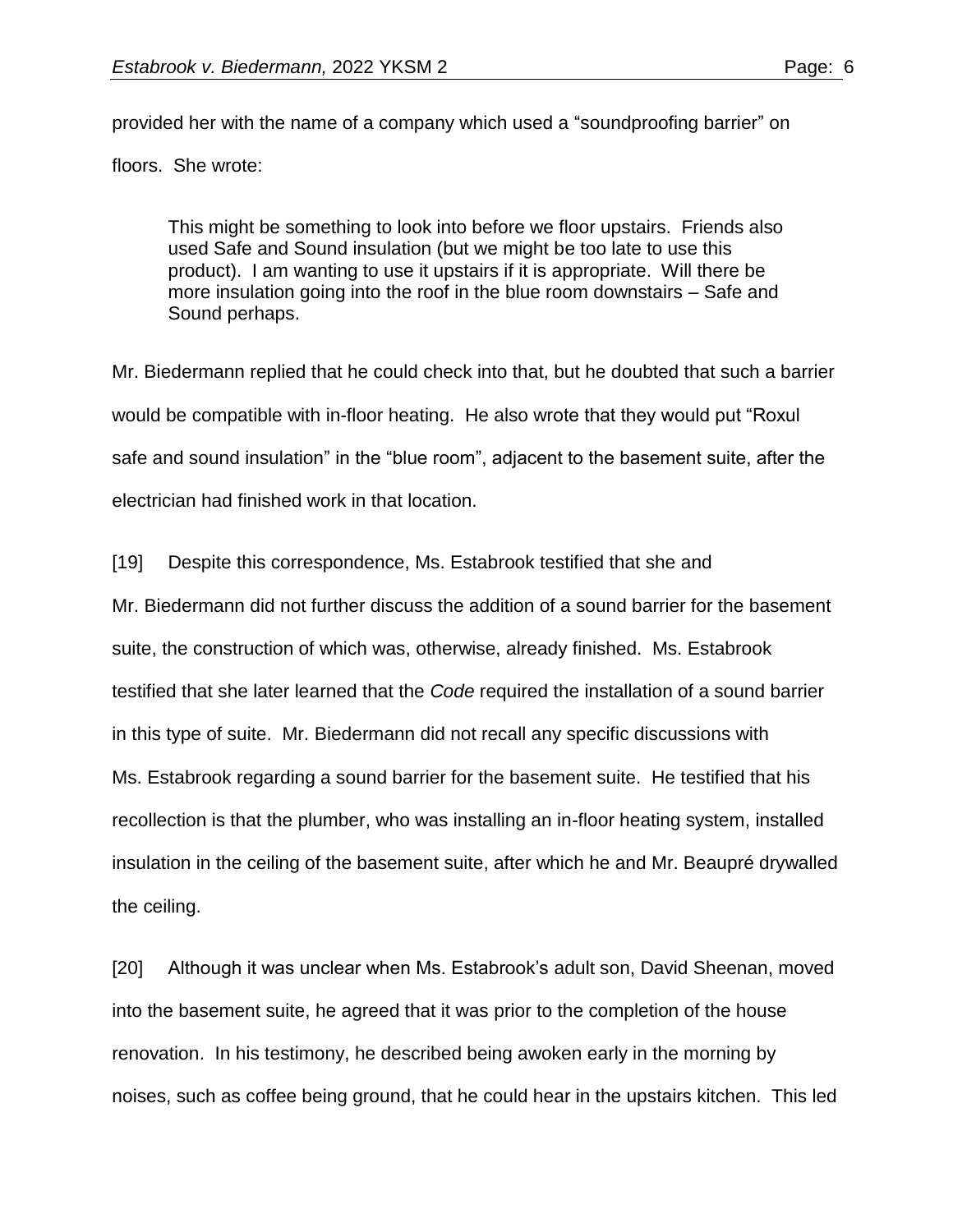to arguments between him and his mother. He conceded the noise issues were apparent to him as soon as he moved into the suite, but that he did not raise this issue with Mr. Biedermann. An inspection report dated February 23, 2015 indicates that occupancy was granted for the living suite (Exhibit 3, p. A11).

[21] Prior to the trial in this matter, Thomas McMahon, a witness for Ms. Estabrook, drilled holes in the ceiling drywall of the kitchen, living room and bedroom of Ms. Estabrook's basement suite. He located 3.5 inches of insulation, which is the equivalent of R12 insulation. He did not find any evidence of metal stripping for a sound bar. He also located heavy-duty strapping above the drywall.

[22] Mr. Biedermann and his apprentice continued their work on this project in February and March 2015. On March 10, 2015, Ms. Estabrook wrote to Mr. Biedermann, stating, "[o]verall I am very pleased with things. I think that the upper floor is going to be wonderful and what I want, so I know how you like to fret – DON'T. We just need to make sure things are done well and maintain communication". However, approximately one month later, she raised the issue of cost. On April 14, 2015, after having spoken to two other contractors, she wrote to Mr. Biedermann with respect to her concerns that the amount charged for the drywall, mudding, and painting of the upstairs area was "excessive".

[23] In response to these concerns, Mr. Biedermann explained to Ms. Estabrook in correspondence that the price charged for the work in question was reasonable. Notwithstanding this disagreement, Mr. Biedermann and his apprentice continued to do work on this project into September 2015.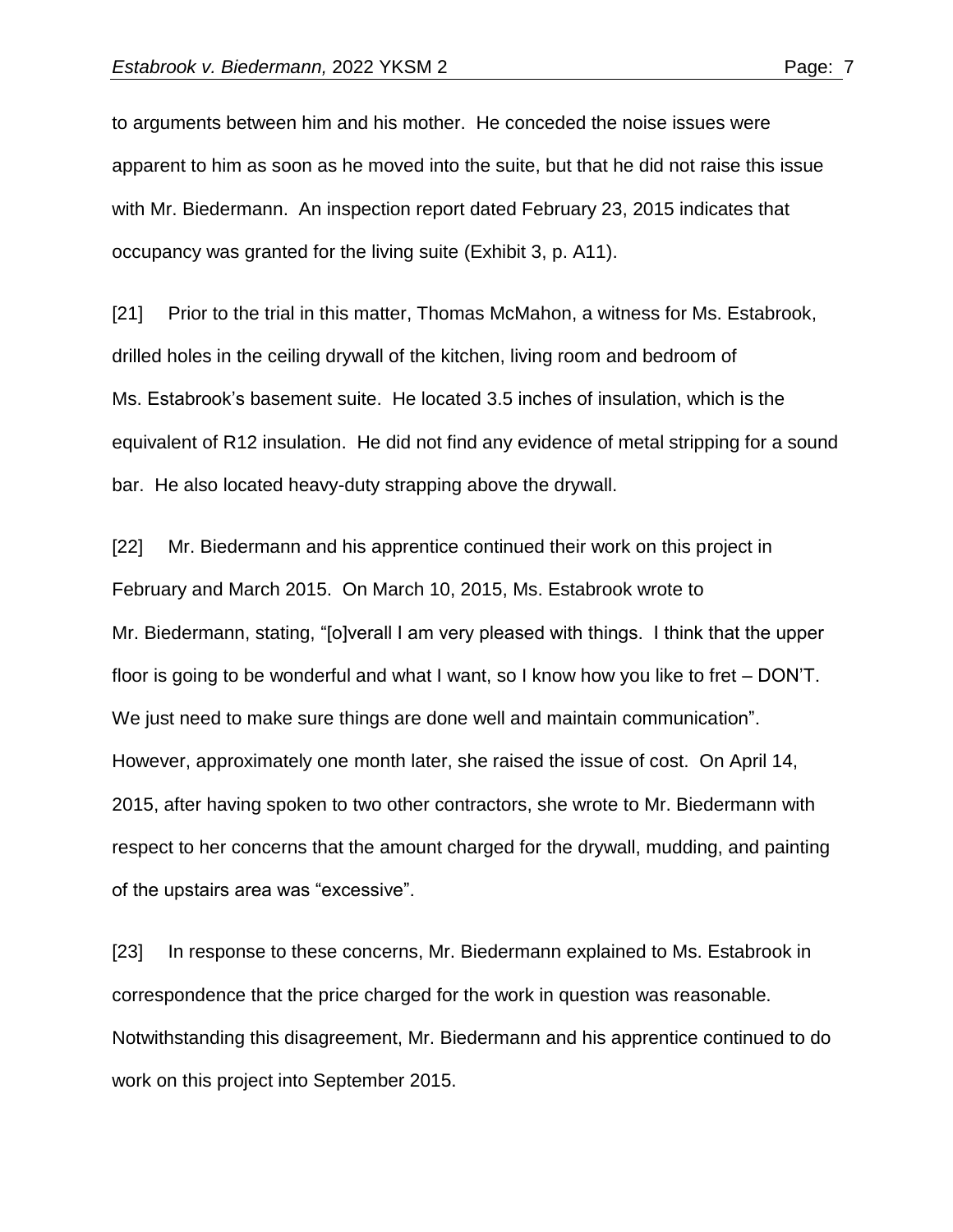[24] Ms. Estabrook had ongoing concerns with respect to "soundproofing" in the basement suite. In 2020, she had contractors look into that issue, at which point she learned that it did not comply with the *Code*.

[25] Peter Wilkinson is a red seal carpenter with significant training and experience in residential and commercial building construction. He was qualified to provide expert opinion evidence with respect to residential home construction and the application of the *Code*. He explained that the *Code* has been adopted in the Yukon in its entirety. He testified that a secondary suite is a self-contained dwelling unit within a house, where the house and the suite are separate dwelling units, but constitute a single real estate entity. He explained that neither the *Code* nor the City of Whitehorse by-laws employ the term "legal suite". Whereas the *Code* refers to a "secondary suite", the City of Whitehorse employs the term "living suite". He stated that if a suite does not contain a kitchen, it is considered part of the main dwelling unit; however if a suite contains a kitchen, it is considered a separate dwelling unit, and is classified as a living suite.

[26] Mr. Wilkinson detailed the *Code* requirements for sound transmission attenuation in a house containing a secondary, or living, suite. The sound transmission class between the primary and secondary suite is a minimum of 43 ("STC 43"). In order to achieve the STC 43 rating, the floor joist cavities should contain six inches of soundabsorbing material; a resilient channel, or sound bar, must be placed on one side of the separation; and, one-half inch of gypsum board attached to the sound bar.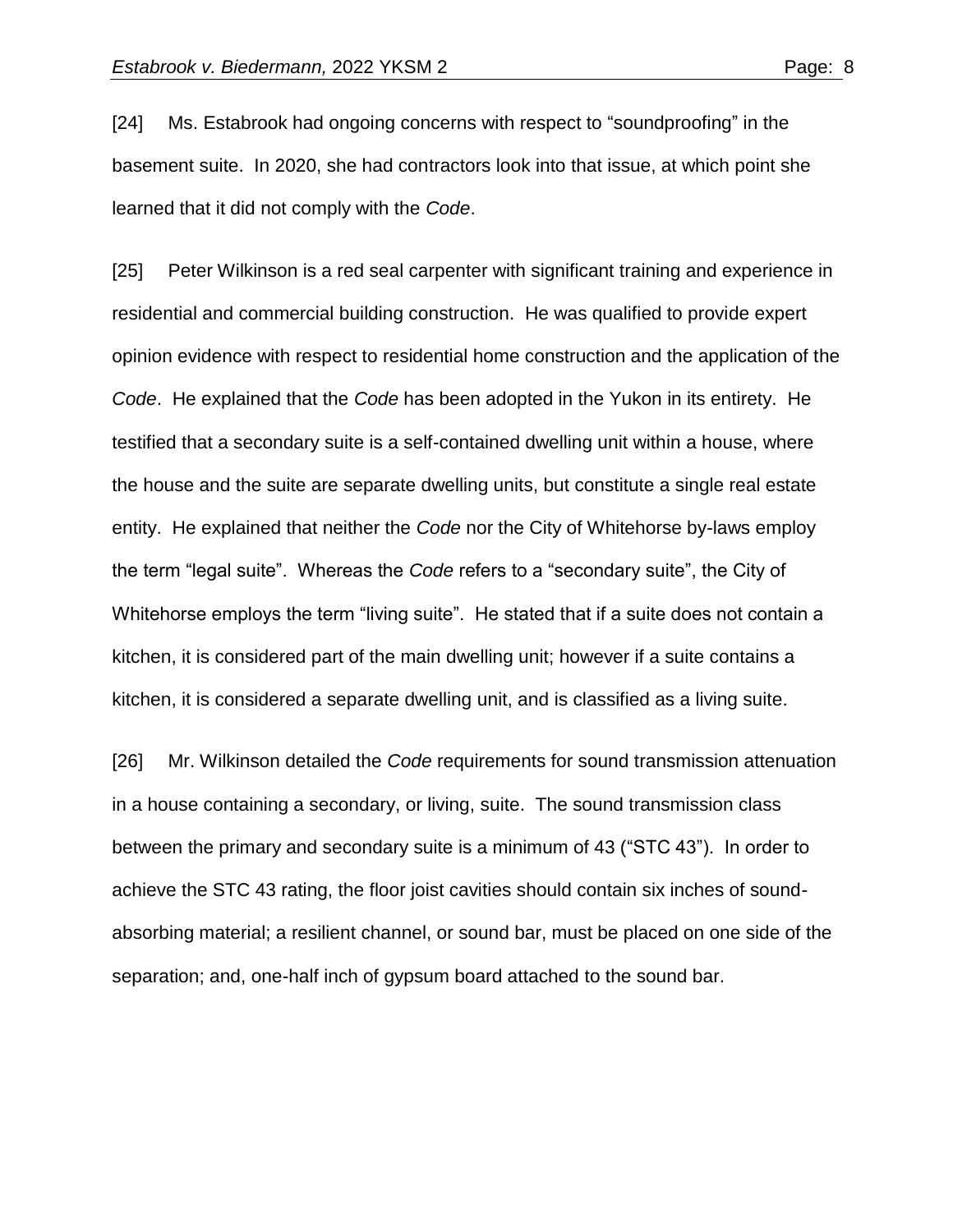## **Analysis**

- [27] These are the issues to be addressed in this matter:
	- 1. Does this action fall outside of the limitation period set out in the *Limitations of Actions Act*, RSY [2002,](https://advance.lexis.com/document/teaserdocument/?pdmfid=1505209&crid=73cca1e5-a667-44e1-8328-85954d89d50e&pddocfullpath=%2Fshared%2Fdocument%2Fcases-ca%2Furn%3AcontentItem%3A5XR8-3VY1-JWJ0-G4RW-00000-00&pdteaserkey=h1&pdicsfeatureid=1517129&pditab=allpods&pddocfullpath=%2Fshared%2Fdocument%2Fcases-ca%2Furn%3AcontentItem%3A5XR8-3VY1-JWJ0-G4RW-00000-00&ecomp=wbkyk&earg=sr6&prid=273e32d8-1a5e-4a7f-8212-002e704783ef) c. 139, for the filing of a Claim?
	- 2. If the Claim is within the limitation period, was there a contract between the Plaintiff and the Defendant?
	- 3. Was the Defendant obliged to meet the minimum sound transmission class rating of the *National Building Code* in the construction of the basement suite?
	- 4. If he was, and there was a contract in place, did the Defendant breach the contract, or an implied term of the contract, by not meeting the minimum sound transmission class rating, thus failing to exercise the reasonable care and skill of a contractor?
	- 5. If there was a breach of contract, what is the proper assessment of damages?

[28] As in any civil action, Ms. Estabrook has the burden of proving her case on the balance of probabilities.

## *Does this action fall outside of the limitation period?*

[29] Section 2(1)(f) of the *Limitation of Actions Act* provides for a six-year limitation period after a cause of action arose for the recovery of money "…whether recoverable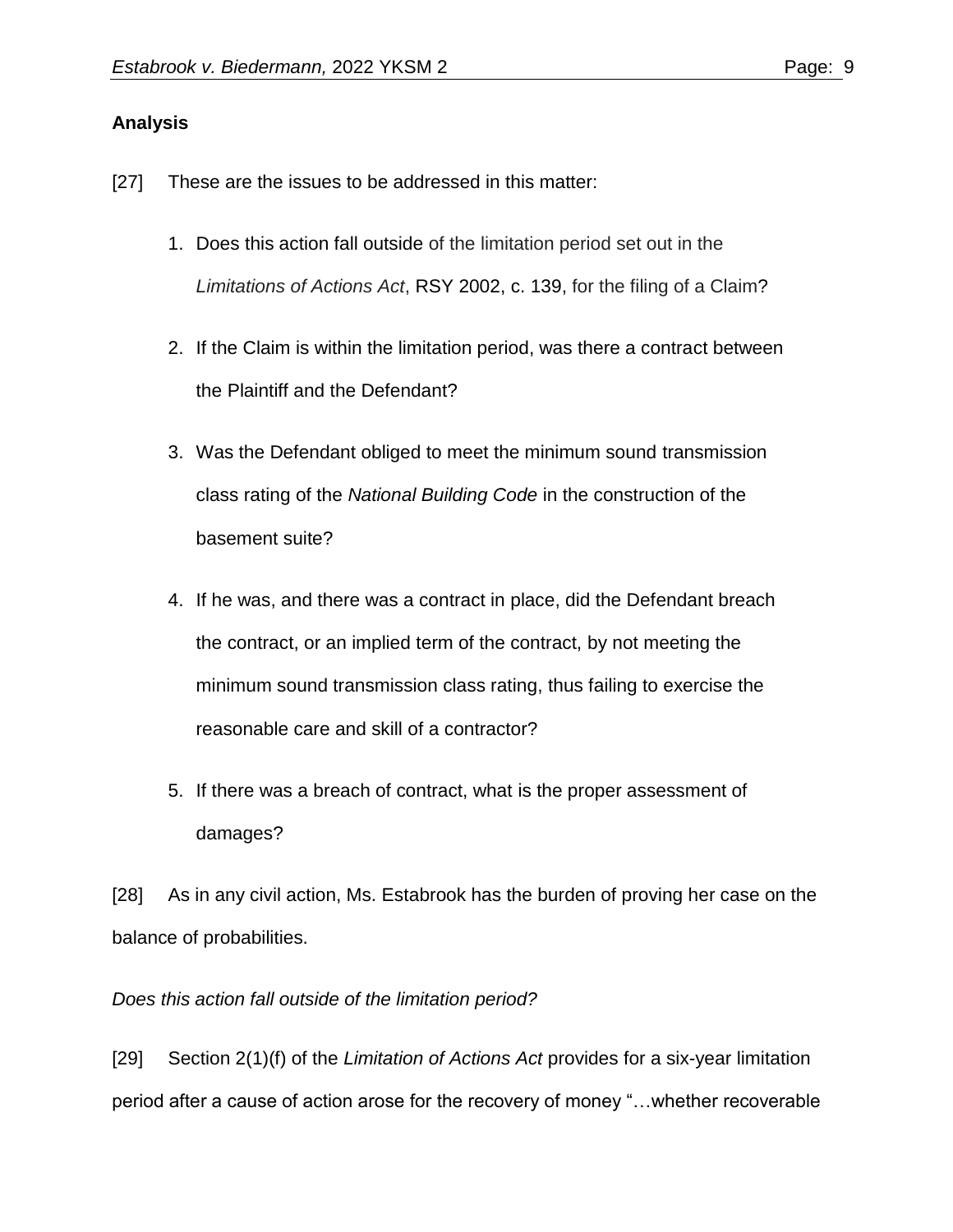as …damages …or on a simple contract, express or implied, … within six years after the cause of action arose."

[30] Mr. Biedermann contends that the work in question was completed, at the latest, by December 19, 2014, and since the Plaintiff's Claim was filed on December 30, 2020**,**  the action exceeds the statutory limitation period.

[31] The evidence clearly establishes that the Defendant was aware of the scope of the project from the outset. I disagree with his interpretation that he and his apprentice were moving from discrete project to discrete project on this long-term home addition and home renovation project. This was a large project that took over a year to fully complete, and Mr. Biedermann and his apprentice worked on the project between July 2014 and September 2015. In my view, this was a continuing enterprise. On that basis, I find that the limitation period commenced in September 2015, when Mr. Biedermann completed his work at the site. As such, the Plaintiff was within the six-year time limitation period when she filed the Claim on December 30, 2020.

[32] In any event, I should point out that the Yukon Government declared a state of emergency in this territory on May 1, 2020 pursuant to the *Civil Emergency Measures Act*, RSY 2002, c. 34 (the *"Act"*)*.* That state of emergency was renewed periodically, without interruption, until August 25, 2021. During that period of time, limitation periods for civil matters were suspended pursuant to s. 2 of the *Civil Emergency Measures Limitation Period and Legislated Time Periods (COVID-19) Order*, M.O. 2020/25, which was issued pursuant to the *Act*.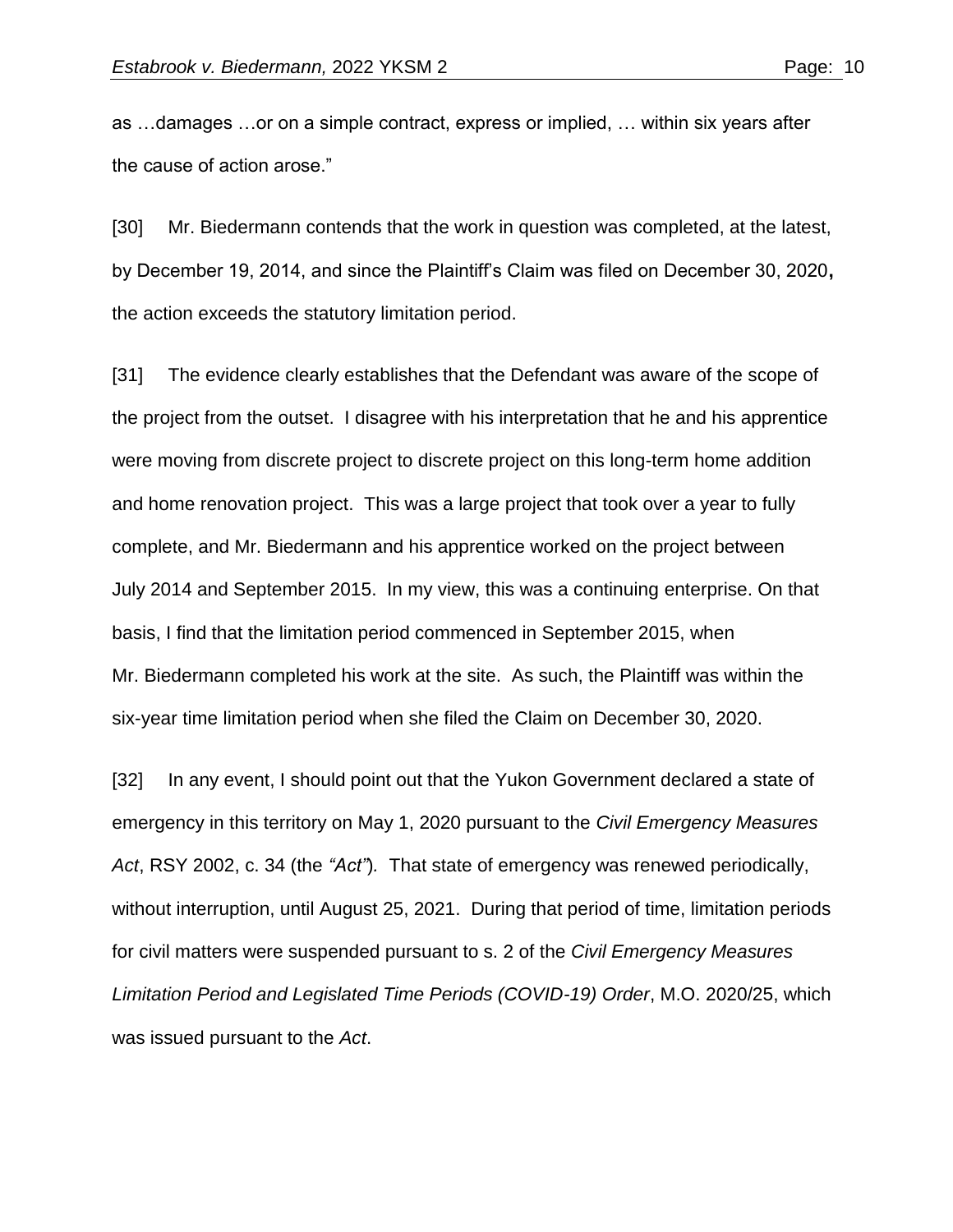[33] Section 2(1) of the *Order* reads:

No limitation period established in a provision of a Yukon law for bringing a civil or family action, appeal or proceeding in a court expires during the state of emergency or during the 30-day period immediately after the termination of the state of emergency.

[34] Pursuant to s.  $2(2)$ , a limitation period that would have expired but for s.  $2(1)$  was extended and expired 90 days after the termination of the state of emergency. If the Plaintiff's limitation period for the filing of this Claim was between November 1 and December 19, 2020, as submitted by the Defendant, it was extended to 90 days after August 25, 2021.

[35] In the result, even if I were to agree with the Defendant's argument that this was not a continuing enterprise, but was instead a series of discrete and separate projects, based on the *Act's* suspension of time limitations as set out above, the Plaintiff would still have filed her Claim within the six-year limitation period.

#### *Was there a contract between the Plaintiff and the Defendant?*

[36] The parties hold diverging positions as to their working relationship between 2014 and 2015. The Plaintiff submits that she hired the Defendant as the general contractor, whereas the Defendant contends that he and his apprentice were working on an hourly basis without a contract.

[37] The evidence that I accept demonstrates that Ms. Estabrook did not hire Mr. Biedermann as a general contractor. I accept that Mr. Biedermann would have charged Ms. Estabrook a general contractor fee, in some form, if he had been hired for that purpose. Although Mr. Biedermann did initially assist the Plaintiff in obtaining a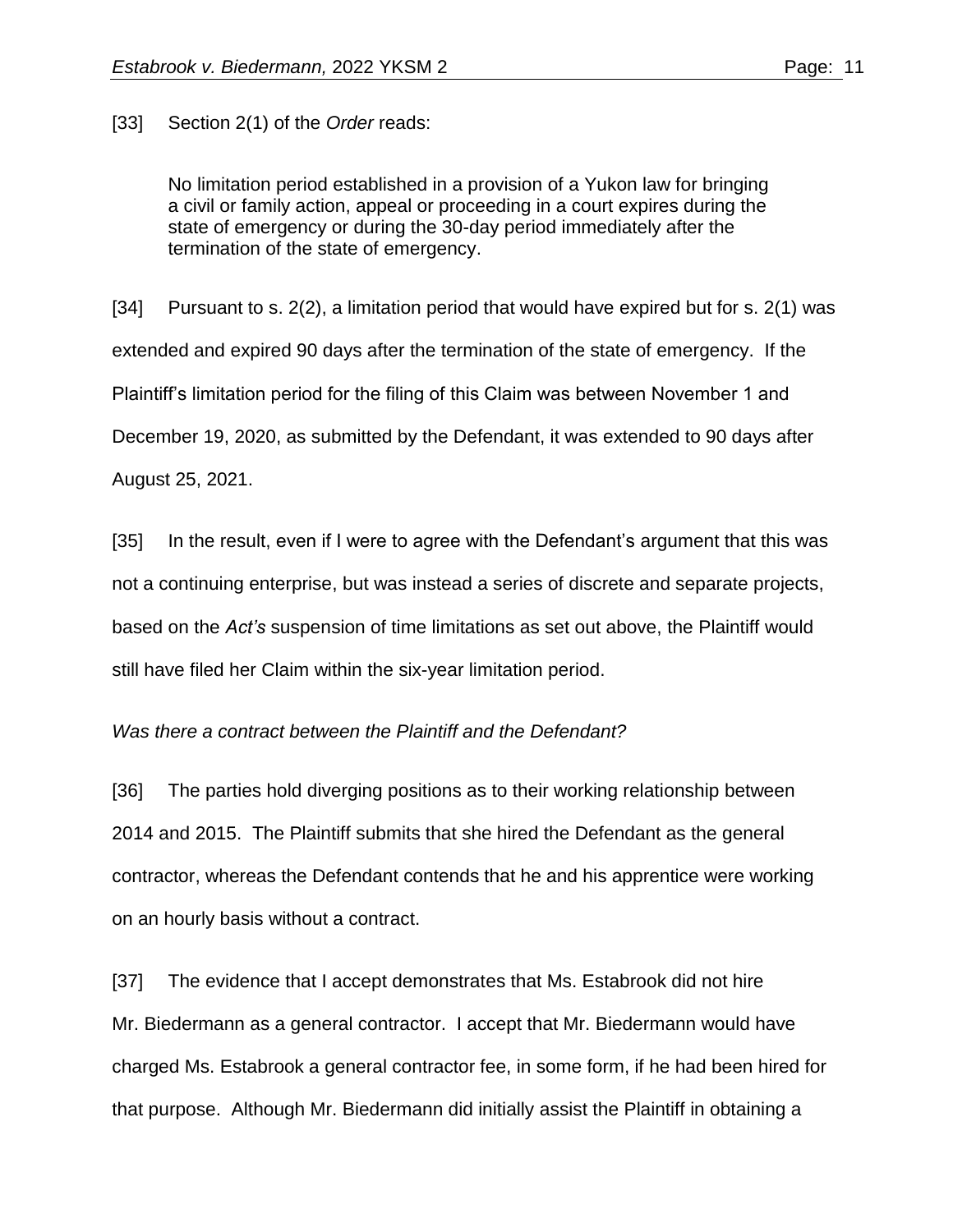plumber and electrician, as time passed, Ms. Estabrook assumed more control regarding the making of arrangements to advance the project.

[38] At the same time, although Mr. Biedermann did not act as a general contractor, he detailed in his billings that he was charging for "[c]arpenter/[f]oreman hours". His billings also reveal charges for various materials, rental equipment, and for the work of one of the trades (i.e. the spray foam company). Although Mr. Biedermann was not overseeing the project and arranging sub-trades as a general contractor, he had accepted to take on the project, from roofing and siding the house, to constructing the basement suite, to renovating other portions of the Plaintiff's home.

[39] Even though the agreement was not reduced to writing, the Plaintiff hired Mr. Biedermann to construct the addition and do the other renovation work. I accept her evidence that she met with Mr. Vautour, Mr. Biedermann and other tradespeople to review the project in 2014. Although another carpenter, Mr. Wilkinson, was initially involved, he had advised the Plaintiff that he could only complete a small part of the project. When Mr. Biedermann and his apprentice started work on this project in July 2014, I find that the Plaintiff and the Defendant had an oral contract that the Defendant and his apprentice would perform the construction work for the remainder of this project.

## Was the Defendant obliged to meet the minimum sound transmission class rating *of the National Building Code in the construction of the basement suite?*

[40] As outlined by Peter Wilkinson, s. 9.11.2.1(2) of the *Code*, stipulates a minimum sound transmission class rating of 43 for a secondary suite. Subsection (2) reads: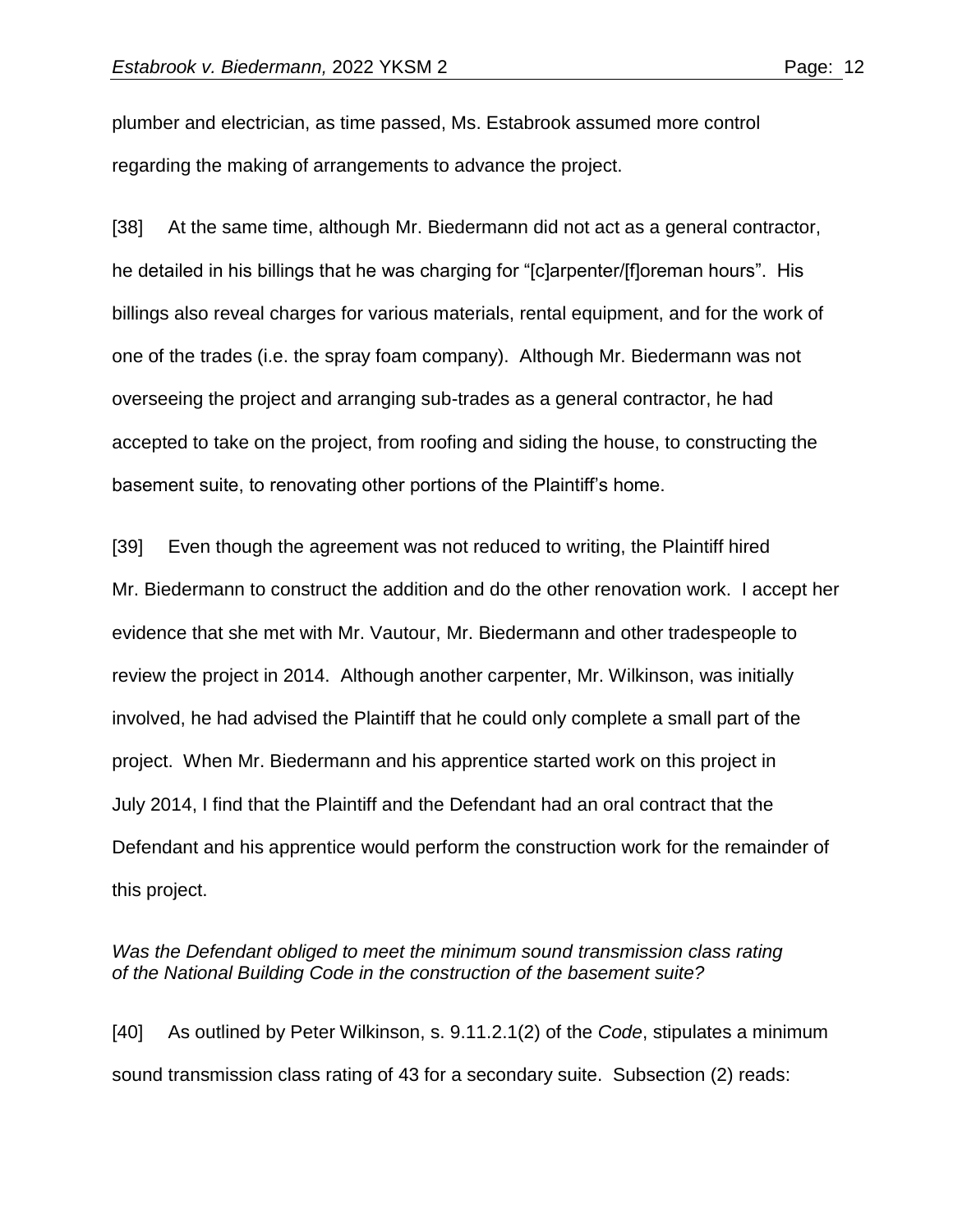Where a house contains a *secondary suite*, each *dwelling unit* shall be separated from every other space in the house in which noise may be transmitted

- a) by construction
	- i) whose joist spaces are filled with sound-absorbing material of not less than 150 mm nominal thickness,
	- ii) whose stud spaces are filled with sound-absorbing material,
	- iii) having a resilient channel on one side spaced 400 or 600 mm o.c., and
	- iv) having 12.7 mm thick gypsum board on ceilings and on both sides of walls, or
- b) by construction providing a sound transmission class rating of at least 43 for walls and floors, measured in accordance with Subsection 9.11.1. or as listed in A-9.10.3.1. in Appendix A.

[41] City of Whitehorse zoning bylaw 2012-20, passed July 23, 2012, defines

"dwelling unit", as follows:

"DWELLING UNIT" means one or more rooms intended to be used as a residence by one household, each dwelling having independent living, sleeping, toilet facilities, and not more than one kitchen." [emphasis added]

[42] City of Whitehorse zoning bylaw 2014-17, passed May 26, 2014, defines "living

- suite" as "…a separate, self-contained, dwelling unit within a single detached house."
- [43] City of Whitehorse Zoning Bylaw 2012-20 defines "sleeping unit", as follows:

"SLEEPING UNIT" means one or more rooms intended for temporary sleeping and accommodation. A sleeping unit may contain a toilet and a bathroom, but shall not contain kitchen facilities or any kitchen equipment.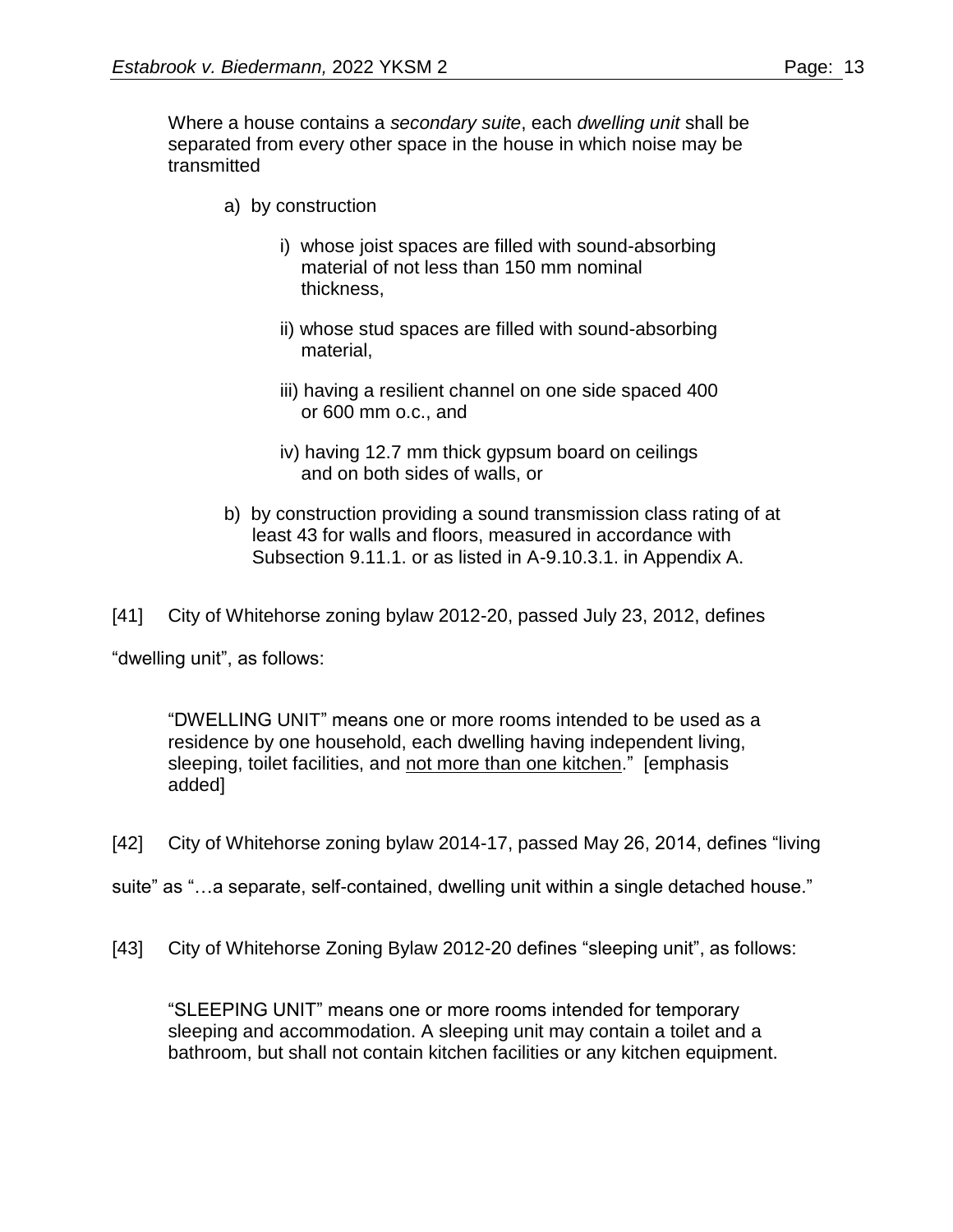[44] The *Building Standards Act*, RSY 2002, c. 19 amended by SY 2013, c. 3 defines the *Code* as the "…National Building Code of Canada 2010, as amended or replaced from time to time". Section 2(2) of this *Act* stipulates:

Except as otherwise provided in this Act or the regulations, the construction, occupancy and use of a building, and the installation and use of any component, fixture or system of a building, must conform to

- a) this Act, the regulations and the building code;
- b) any permit issued under this Act; and
- c) any applicable requirement imposed under any other enactment.

[45] Even though I accept that Mr. Biedermann did not have direct knowledge of the City of Whitehorse bylaw which prohibits a dwelling unit from having more than one kitchen, he, nonetheless, should have been aware. The Defendant, who had significant experience in the construction industry, constructed a suite for Ms. Estabrook that included a kitchen. Based on the evidence at trial, I find that this basement suite was a secondary suite as per the *Code*, and a living suite as per Whitehorse bylaws. The fact that the construction of the basement suite did not meet the *Code's* minimum sound transmission class rating constitutes a deficiency.

[46] The Defendant argues that it is unclear that he installed the insulation under the in-floor heating pipes. However, I understood Peter Wilkinson's evidence to be that such insulation is installed to insulate the underside of the in-floor heating lines, as opposed to reduce sound transmission. In any event, in my view, a contractor building a living suite is the professional who should have the knowledge and expertise with respect to sound transmission attenuation requirements. A contractor in that situation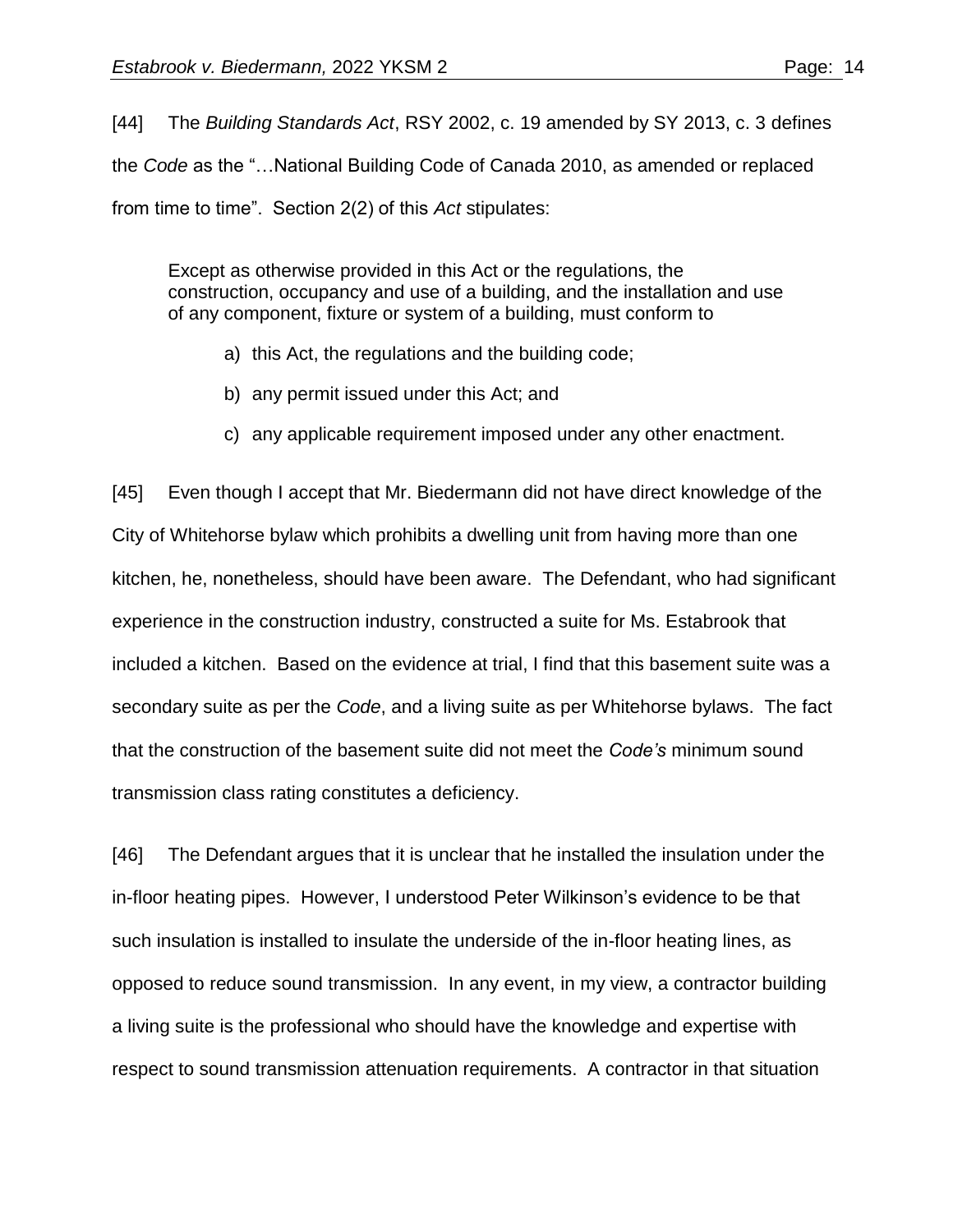must be versed in the *Code* and local requirements, and must undertake to implement a proper sound attenuation system.

[47] Also, I find that Ms. Estabrook raised the issue of a sound barrier with Mr. Biedermann. I come to this conclusion based on her testimony and the January 25, 2015 e-mail to Mr. Biedermann in which she wonders whether it is too late to use "Safe and Sound insulation". The concern about whether it would be too late to use this product is consistent with other evidence, including that of the Defendant, that the basement suite was otherwise completed by that date.

[48] I conclude that the construction of the basement suite was deficient in that it did not meet the *Code's* minimum sound transmission class rating.

*Did the Defendant breach the contract, or an implied term of the contract, by not meeting the minimum sound transmission class rating, thus failing to exercise the reasonable care and skill of a contractor?*

[49] In *Banga* v. *Sabiston*, 2019 SKPC 29, the Court considered the law with respect to the quality of work performed on a construction project. In that case, the plaintiff sued the defendant roof installer for breach of contract, alleging that he had been either negligent in the provision of his services, or that alternatively, he breached an implied contractual warranty that the work be of workmanlike quality. The Court held that the roofer's services did not meet the standard of "good and workmanlike". In coming to this conclusion, the Court stated, at para. 45:

In *Mack v. Stuike* (1963), 43 D.L.R. 2(2nd) 763 (Sask Q.B.) the Court recognized that: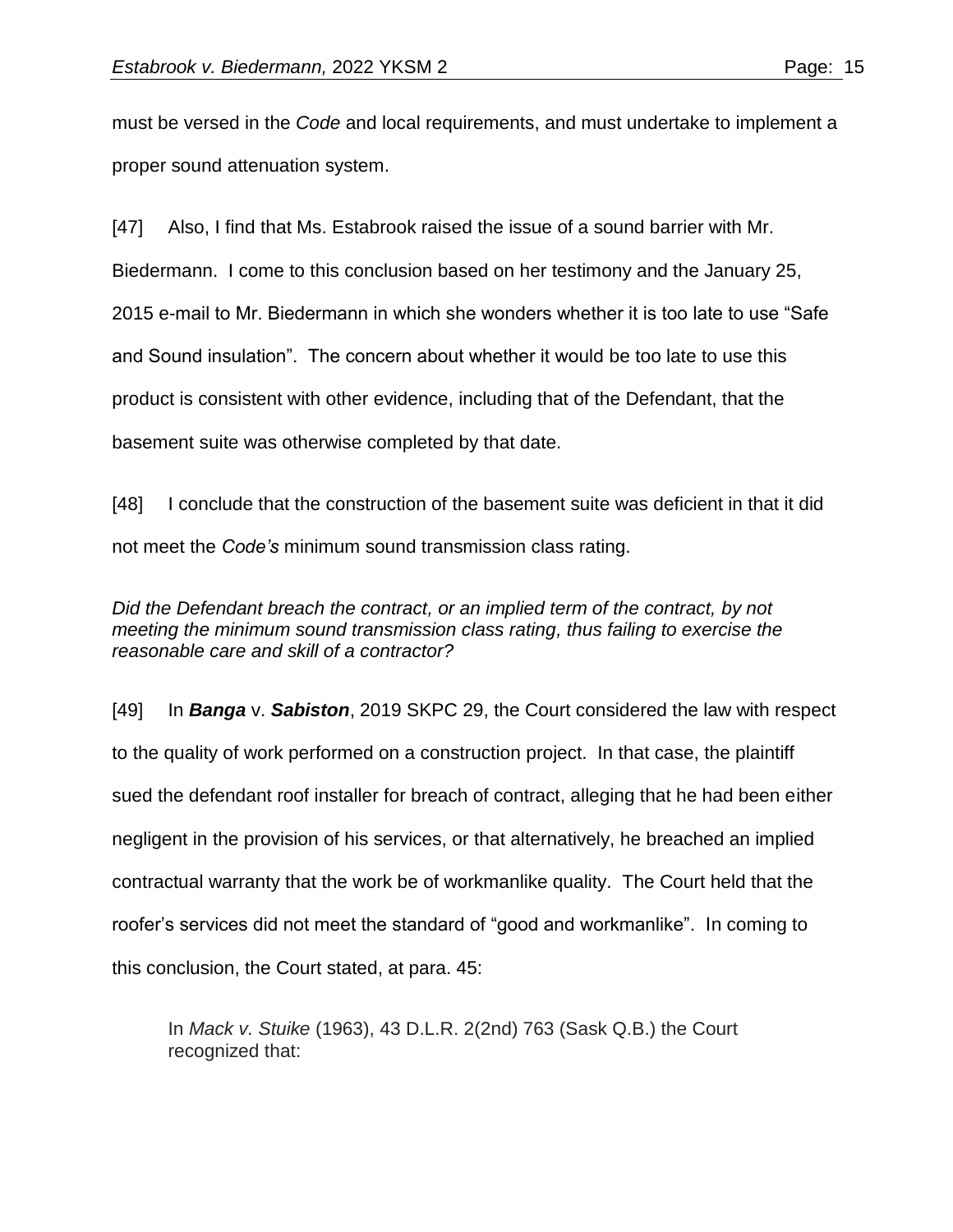A contract to perform any work, in the absence of any stipulation as to the manner in which it is to be carried out, implies a condition that the work shall be done in a good and workmanlike manner, and the workmen employed on the work must be possessed of the ordinary amount of skill possessed by those exercising the particular trade ...

Goldsmith, in his text, Canadian Building Contracts (Toronto: Carswell, 1988) at pp 5-11 through 5-12 notes that:

Work that does not meet the requirements of the specifications in the contract, or which, in the absence of such specifications, is not of a reasonable workmanlike quality, is not proper compliance with the contract and constitutes a breach. Furthermore, compliance by the contractor with the specifications will not be sufficient performance, if the specifications were prepared by him and are deficient, even if they were approved by the owner. Whether work or material supplied, is defective or not is, in each case, a question of fact, depending on the construction of the particular specifications where there are any, and on expert evidence as to what is reasonable where there are none.

[50] In *G. Ford Homes Ltd.* v. *Draft Masonry (York) Co. Ltd.*, (1983), 43 O.R. (2d)

401, the Ontario Court of Appeal addressed a situation where the plaintiff installed

staircases in two homes built by the defendant. The staircases did not comply with the

minimum headroom height as specified by the Ontario *Building Code*. The issue on

appeal was whether there was an implied term of the contract that the staircases would

comply with the provincial building code. Mr. Justice Cory, speaking for the Court,

stated:

For almost a century it has been recognized that a term will be implied in a contract in order to give it business efficacy: see The "Moorcock" (1889), 14 P.D. 64. The basis upon which a term of a contract will be implied has been extended by decisions of the English Court of Appeal and the House of Lords. Hudson's Building and Engineering Contracts, 10th ed. (1970), pp. 274-5, gives us a useful summary of the law pertaining to when terms will be implied in a contract: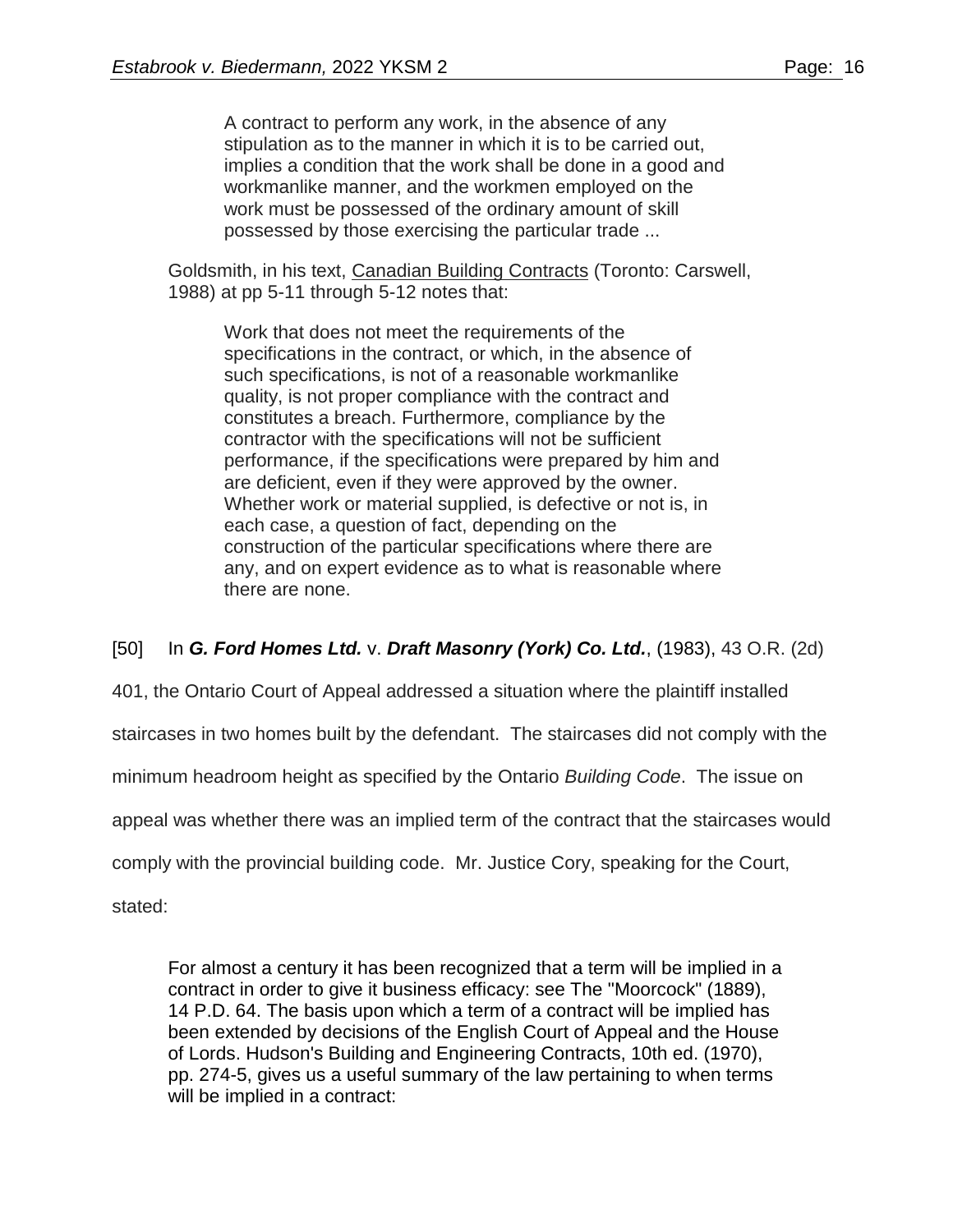It is submitted that a contractor undertaking to do work and supply materials impliedly undertakes:

- (a) to do the work undertaken with care and skill or, as sometimes expressed, in a workmanlike manner;
- (b) to use materials of good quality. In the case of materials described expressly this will mean good of their expressed kind. (In the case of goods not described, or not described in sufficient detail, it is submitted that there will be reliance on the contractor to that extent, and the warranty in (c) below will apply);
- (c) that both the work and materials will be reasonably fit for the purpose for which they are required, unless the circumstances of the contract are such as to exclude any such obligation (this obligation is additional to that in (a) and (b), and only becomes relevant, for practical purposes, if the contractor has fulfilled his obligations under (a) and (b)).
- [51] The Court concluded:

On the facts of this case there must of necessity be an implied term that the staircase could be and would be installed so as to comply with the Ontario Building Code. There could be no business efficacy to the contract without such a term. It is no contract to have stairs installed that must, by requirements of the law, be taken out for failure to comply with the code. To sanction the installation of such a staircase in contravention of the code would be tantamount to sanctioning an illegal contract. On the basis of the principle enunciated in the Moorcock case, supra, the term should be implied in the contract that the stairs would comply with the code.

[52] In *Girroir* v. *Cameron*, [1999] 176 N.S.R. (2d) 275 (S.C.), the property owners

hired the defendant to do carpentry work on their home and to install siding on the

house. The cedar siding subsequently cracked and split, and resulted in leaks and

dampness in the home. The Court accepted opinion evidence that the house had not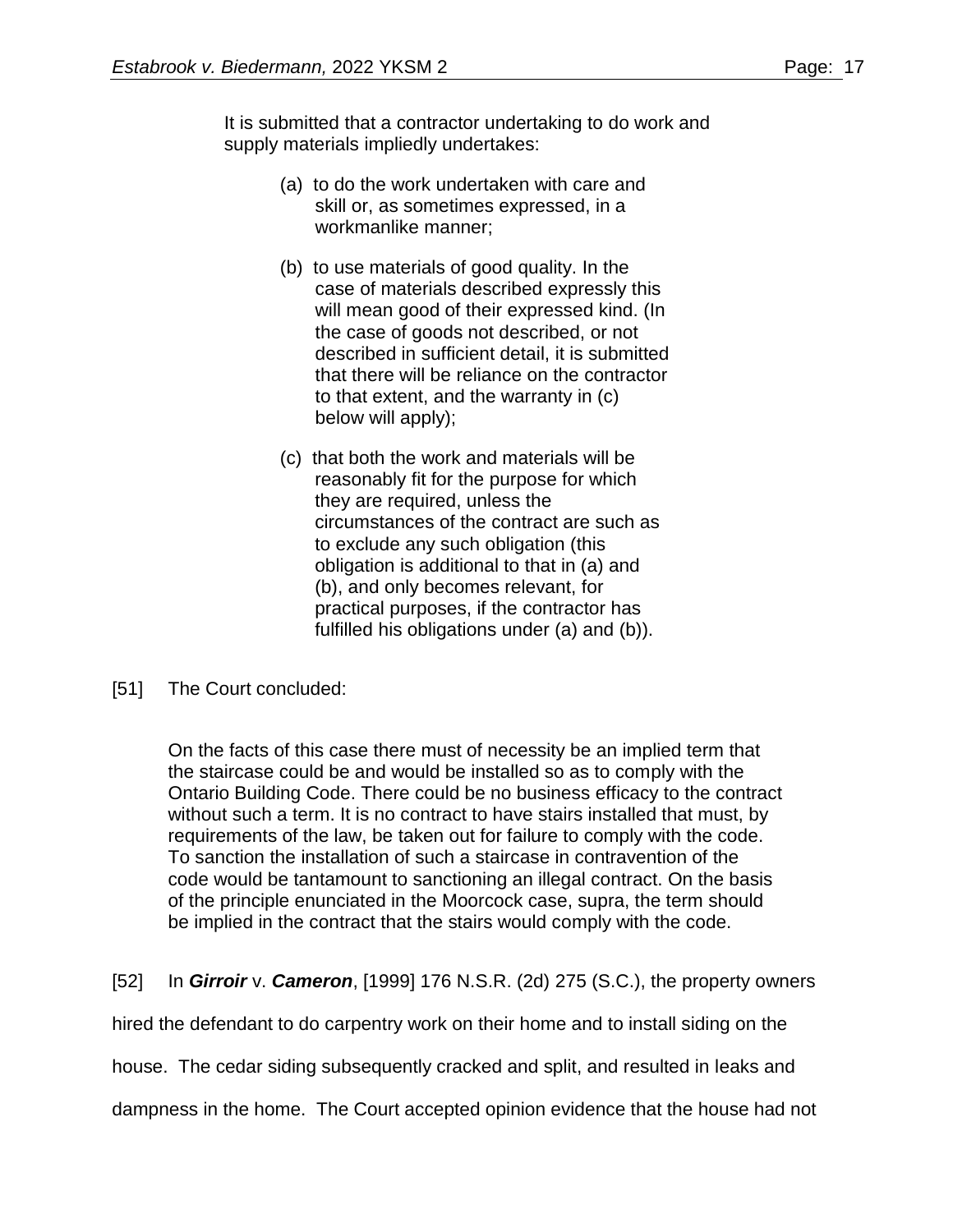been properly flashed and cladded, and that the siding had been improperly nailed to the walls. The Court held that defendant had failed to protect the house by restricting entry of precipitation, contrary to a general prohibition in the *Code*.

[53] The Court explained, at para. 39, that "[t]he defendant performed a role and did work according to an oral contract. The court can imply work should be done in a good and workmanlike manner."

[54] In *Parker* v. *Robinson*, 2014 BCPC 237, the Plaintiff engaged the defendant to replace perimeter drain tiles at her home. After installation, the plaintiff observed water entering her basement. The defendant's work was deficient, and the deficiency resulted in the entry of water into the basement. The Court held that the defendant's installation did not comply with the applicable building code. The Court explained, at para. 3:

There was no written contract between Ms. Parker and Mr. Robinson. She simply retained Mr. Robinson to do the work, without any discussion of detailed terms of contract. In those circumstances, the law implies a term that the work will be performed with reasonable care and skill. In the case of a building contract, the minimum requisite standard of care and skill is determined by the applicable building code. Put another way, it is an implied term of such a contract that the standard of workmanship is to meet or exceed the requirements of the applicable building code…

[55] In the case at bar, I find that there was an implied term of the oral contract that the Defendant's work would comply with the *Code* and relevant City bylaws. In terms of the sound transmission attenuation requirements, the appropriate class rating was not achieved. The work in this regard did not meet the requirement of good and workmanlike quality, or, as described in *Parker*, it was not performed with reasonable care and skill. As such, there was a breach of contract.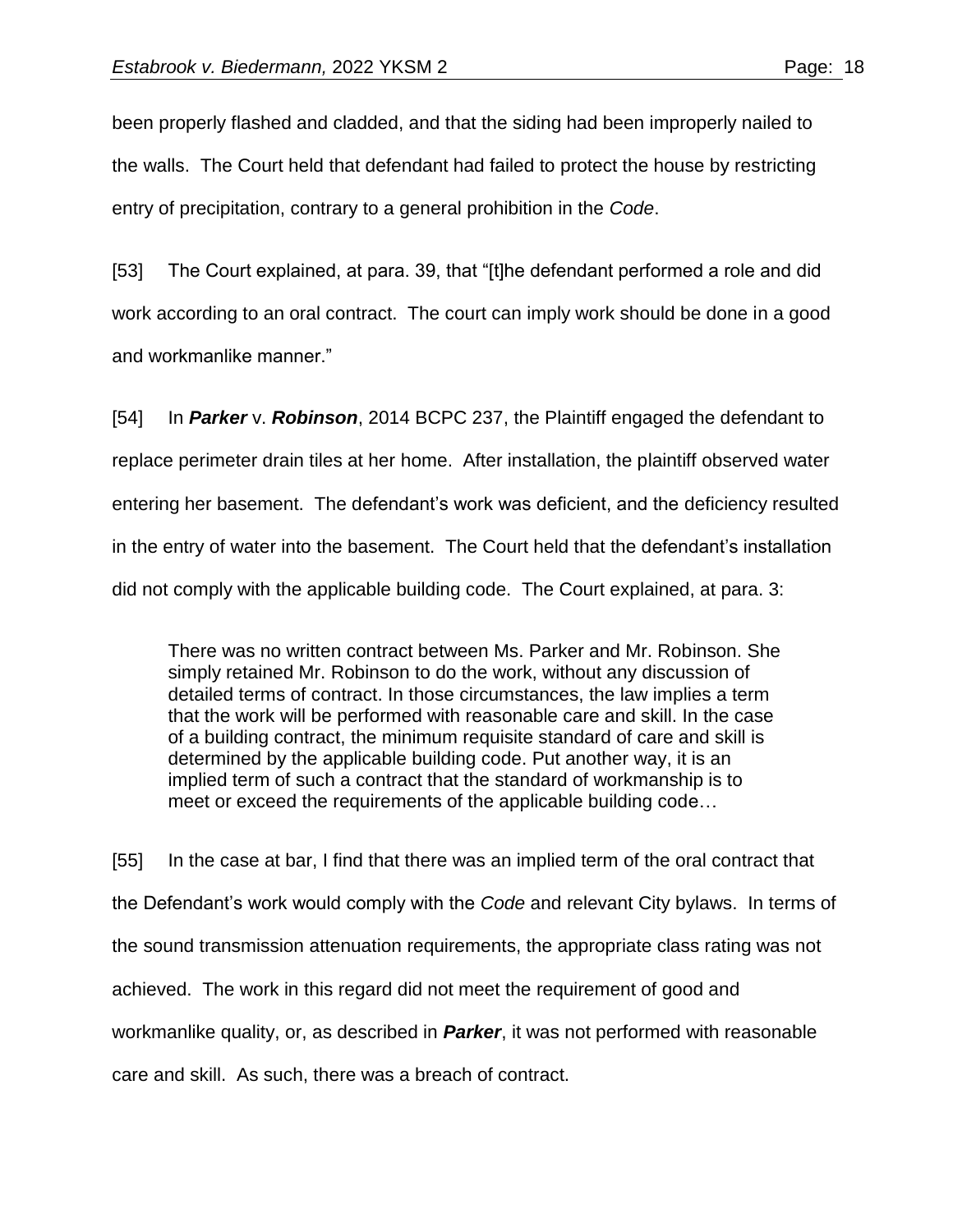## *Assessment of Damages*

[56] Ms. Estabrook bears the burden of establishing her damages. As stated in *Viper* 

*Concrete 2000 Inc.* v. *Agon Developments Ltd.*, 2009 ABQB 91, at para. 53:

The onus is on the plaintiff to prove its damages on a reasonable preponderance of credible evidence. (See: *100 Main Street East Ltd. v. W.B. Sullivan Construction Ltd.* (1978), 20 O.R. (2d) 401 (C.A.) at p. 422). The damages need not, however, be proven with mathematical accuracy. The Supreme Court of Canada emphasized this point in *Penvidic Contracting Co. Limited v. International Nickel Co. of Canada Limited*, [1976] 1 S.C.R. 267 at p. 279-280, citing its earlier pronouncement of the same principle:

When *Wood v. Grand Valley Railway Company, supra,* reached the Supreme Court of Canada, judgment was given by Davies J. and was reported in 51 S.C.R. 283, where the learned justice said at p. 289:

> It was clearly impossible under the facts of that case to estimate with anything approaching to mathematical accuracy the damages sustained by the plaintiffs, but it seems to me to be clearly laid down there by the learned judges that such an impossibility cannot "relieve the wrongdoer of the necessity of paying damages for his breach of contract" and that on the other hand the tribunal to estimate them whether jury or judge must under such circumstances do "the best it can" and its conclusion will not be set aside even if *the amount of the verdict is a matter of guess work.* [emphasis in original]

[57] The basic principle in assessing damages for breach of contract is to place the

party who sustained a loss in the position the party would have been if the contract had

been performed according to its terms (*BG Checo International Ltd.* v. *British* 

*Columbia Hydro and Power Authority*, [1993] 1 S.C.R. 12, at para. 12).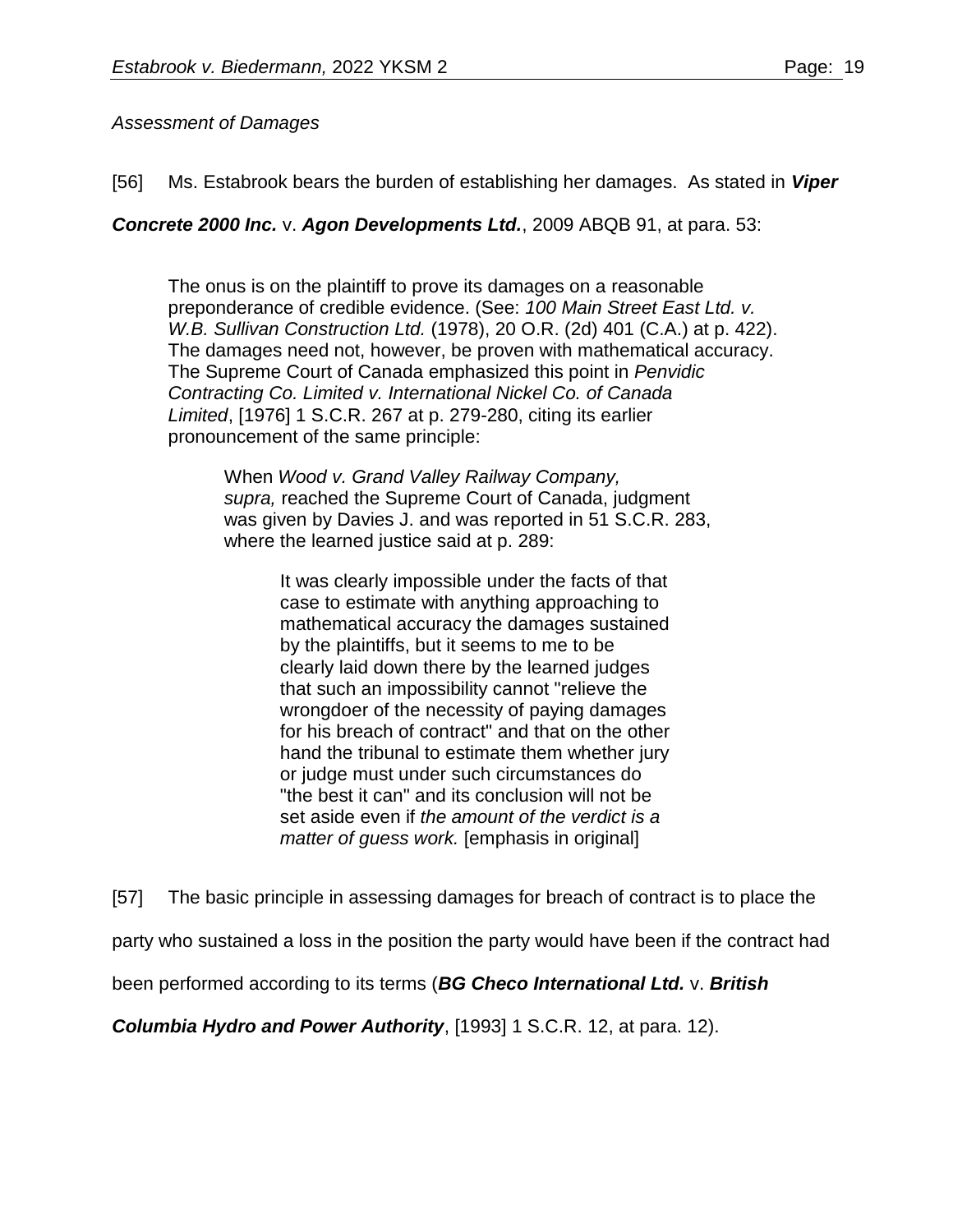[58] The jurisprudence in this area reveals two approaches to assessing damages.

As explained in *Bice & Sons Drywall Services Ltd.* v. *Grona*, 2019 ABPC 164, at

paras. 55 and 56:

Generally speaking there are two approaches to how the Court seeks to put the injured party back into the position he would have been in but for the breaches. In *McGarry v Richards, Ackroyd and Gall Ltd*, [\[1954\]](https://advance.lexis.com/document/documentlink/?pdmfid=1505209&crid=bb63d39a-e997-45c8-a778-18072da677b2&pddocfullpath=%2Fshared%2Fdocument%2Fcases-ca%2Furn%3AcontentItem%3A5WJ6-J421-JPP5-2015-00000-00&pdpinpoint=PARA_61_650001&pdcontentcomponentid=281027&pddoctitle=Locus+Para+61&pdproductcontenttypeid=urn%3Apct%3A221&pdiskwicview=false&ecomp=43x8k&prid=28c5b7c9-ffaf-49f3-b973-7dae8599cfc0) 2 DLR [367](https://advance.lexis.com/document/documentlink/?pdmfid=1505209&crid=bb63d39a-e997-45c8-a778-18072da677b2&pddocfullpath=%2Fshared%2Fdocument%2Fcases-ca%2Furn%3AcontentItem%3A5WJ6-J421-JPP5-2015-00000-00&pdpinpoint=PARA_61_650001&pdcontentcomponentid=281027&pddoctitle=Locus+Para+61&pdproductcontenttypeid=urn%3Apct%3A221&pdiskwicview=false&ecomp=43x8k&prid=28c5b7c9-ffaf-49f3-b973-7dae8599cfc0) (BCSC) (*McGarry*), Davey J (as he then was) stated at 389 of the report:

These cases establish that the primary measure of damages for non-performance of a contract to build on another's land is the diminution in value resulting from such a default. In the case at bar, the work was imperfectly done, but, I can see no difference in principle.

Cases may arise where the damages for the default should be measured by the cost of making good the default. This will be so if the cost of performing the work or making good the defects is less than the diminution in the value of the property caused by the default. In such cases, it is the Plaintiff's duty to take any reasonable steps to mitigate his damage by doing what is required.

Davey J went on to hold in *McGarry* that the cost of reinstatement is not the proper measure of damages when the owner does not intend to rectify the defective work, or where he would be acting unreasonably or oppressively in doing so.

## [59] The Court of Appeal decision in *514953 B.C. Ltd. (c.o.b. Gold Key*

*Construction)* v. *Leung*, 2007 BCCA 114, also provides a detailed analysis of these

principles. As adopted in *514953 B.C. Ltd.*, at para. 12, the measure to be used in any

given case "…depends upon the peculiarities of the case".

[60] It is clear from the evidence that the Plaintiff in the case at bar suffered damages

due to this breach of contract. The lack of a sound bar, or sound attenuation system in

the ceiling of the basement suite negatively affected her son's living experience in that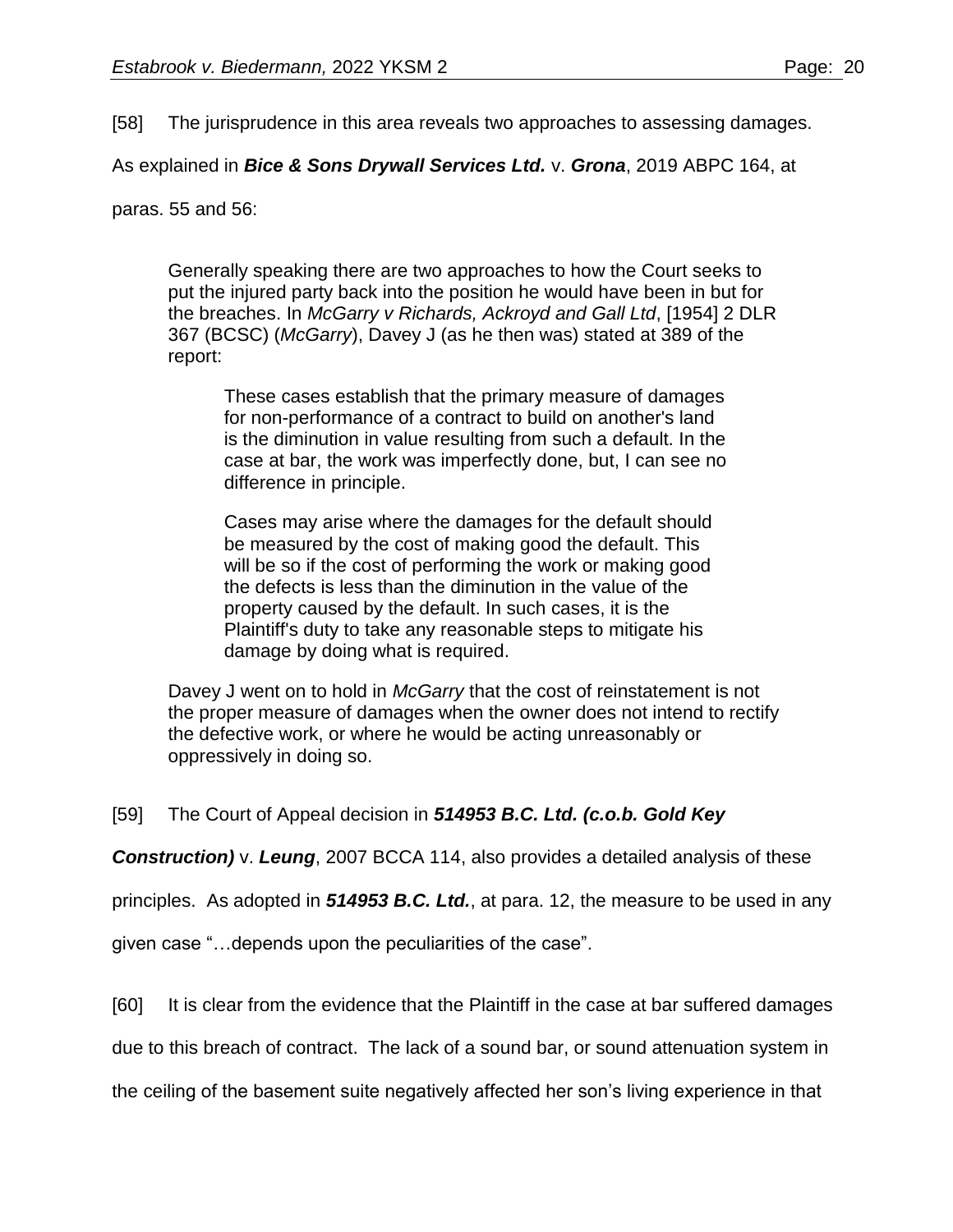unit. I am satisfied that she should recover damages to remediate the deficiency. The difficulty, considering the evidence before me, is how to assess those damages. The Plaintiff has led no evidence with respect to the diminution of the value of her property due to this deficiency.

[61] On the other hand, the Plaintiff has provided the Court with two estimates to remedy the deficiency. However, since one of the estimates contains virtually no detail whatsoever, it is not probative, and I must disregard it (see *Tokarz v. Cleave Energy Inc.*, 2022 ONCA 246, at para. 60).

[62] The second estimate is in the amount of \$42,600 plus taxes. The Plaintiff seeks damages to the maximum monetary amount permissible in this Court, namely, \$25,000. Although the second estimate contains some detail with respect to the type of work to be performed, it is not a detailed breakdown, and the quotation is shockingly high. It also suffers from a lack of information as to how the author arrived at the various amounts comprising the quotation. For example, without explanation, the general contractor proposes charging over \$7,000 in overhead and profit. He also quotes a \$9,000 amount to remove drywall, move furniture, provide floor and counter top protection, and to remove and reinstall electrical fixtures and drop boxes, yet does not specify how many hours this work would take. Additionally, he quotes an astounding figure of close to \$20,000 for installing and finishing drywall, painting and cleaning. In sum, I have absolutely no confidence in this estimate.

[63] Additionally, the hiring of a general contractor to perform this work is in direct contrast to the manner in which the Plaintiff dealt with the building of the suite. At that